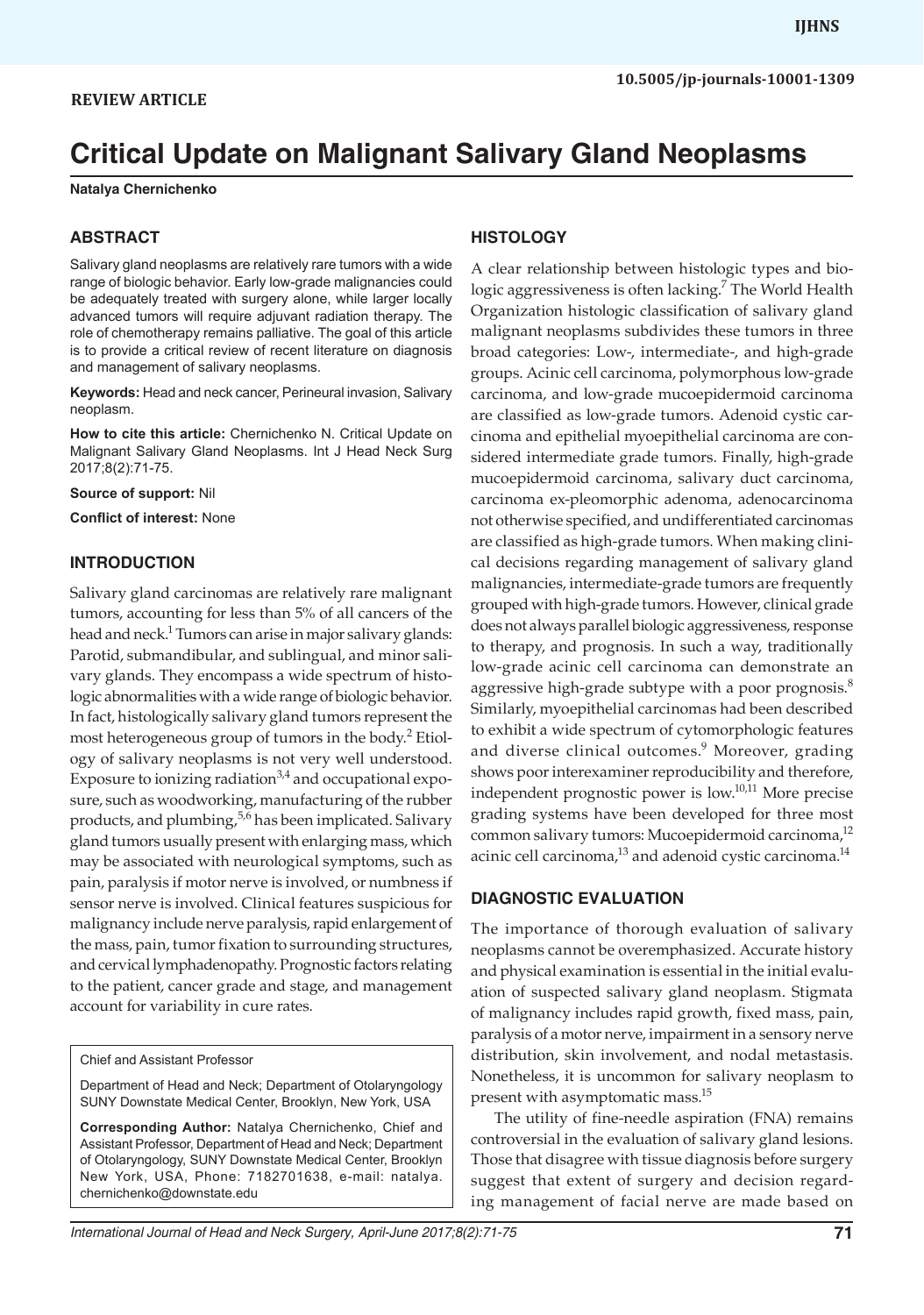intraoperative findings rather than results of the FNA. Fine-needle aspiration of the salivary gland mass can be particularly useful in evaluating a poorly defined mass in order to confirm clinical suspicion of malignancy and appropriately counsel the patient preoperatively, especially if facial nerve paresis or paralysis is anticipated. Fine-needle aspiration has a relatively low sensitivity in diagnosing salivary malignancy, but appears to be fairly specific in the range of 84 to 100%.<sup>16</sup> The reported values are broad, which is likely due to variability in technique and experience of cytopathologist. Of course if FNA shows lymphoma, surgery is not indicated; however, lymphocyte-predominant FNA specimens have a low predictive value and cannot reliably identify low-grade lymphoma.<sup>16</sup> It is important to note that negative FNA does not rule out malignancy and should not supersede clinical judgment in the management of suspected malignancy.

While imaging of suspected salivary gland tumors cannot definitively differentiate benign and malignant tumors, $^{17}$  its main role is to define the extent of the disease. Cross-sectional imaging with computed tomography (CT) scan and/or magnetic resonance imaging (MRI) is essential in treatment planning and determining the surgical resectability. Computed tomography scan allows accurate assessment of tumors extending into bony structures, such as mandible, hard palate, and temporal bone. Computed tomography scan should be performed with contrast, as it will give better information about the soft tissue definition of the disease and help the surgeon preoperatively and intraoperatively, making critical decisions regarding tumor excision. Magnetic resonance imaging with and without contrast is helpful in evaluating deep lobe *vs* parapharyngeal space tumors, skull base and intracranial extension and, most importantly, cranial nerve invasion. Computed tomography and MRI provide complimentary information, and, therefore, in most cases of suspected malignant salivary gland neoplasm, both studies are recommended. Positron emission tomography (PET)/CT shows low accuracy in differentiating benign *vs* malignant pathology, as certain benign tumors, such as pleomorphic adenoma and Wartin's tumor are fluorodeoxyglucose-avid.<sup>18</sup> Positron emission tomography/CT scan is generally not established as the initial evaluation unless there is concern about tumor resectability, suspicion of distant metastasis, or concern about aggressive histology.

## **STAGING**

Salivary gland neoplasms are staged based on American Joint Committee on Cancer (AJCC) tumor-node-metastasis (TNM) staging (Table 1). The primary tumor (T) is staged

| <b>Table 1:</b> American Joint Committee on Cancer staging system |
|-------------------------------------------------------------------|
| for salivary gland malignancies                                   |

#### *Primary tumor (T)*

- Tx Primary tumor cannot be assessed
- T0 No evidence of primary tumor
- T1 Tumor 2 cm or less in greatest dimension without extraparenchymal extension
- T2 Tumor more than 2 cm but no more than 4 cm in greatest dimension without extra parenchymal extension
- T3 Tumor more than 4 cm and/or tumor having extra parenchymal extension
- T4a Moderately advanced disease: Tumor invades skin, mandible, ear canal, and/or facial nerve
- T4b Very advanced disease: Tumor invades skull base and/ or pterygoid plates and/or encases carotid artery

*Regional lymph nodes (N)*

- Nx Regional lymph nodes cannot be assessed
- N0 No regional lymph node metastasis
- N1 Metastasis in a single ipsilateral lymph node, 3 cm or less in the greatest dimension
- N2a Metastasis in a single ipsilateral lymph node, more than 3 cm but no more than 6 cm in greatest dimension
- N2b Metastasis to multiple ipsilateral lymph nodes, more than 3 cm but no more than 6 cm in greatest dimension
- N2c Metastasis in bilateral lymph nodes, none more than 6 cm in greatest dimension
- N3 Metastasis in a lymph node, more than 6 cm in greatest dimension

*Distant metastasis (M)*

- M0 No distant metastasis
- M1 Distant metastasis

based on the size and local extension of the tumor. Regional lymph node staging (N) is based on the size and the number of lymph nodes involved. Presence of distant metastasis is denoted as M1. Overall cancer stage is derived from a combination of TNM categories (Table 2).<sup>19</sup> Although AJCC classification can help predict prognosis, this is applied to an entire population and does not predict prognosis in an individual patient. In order to predict outcomes based on

| <b>Table 2: Stage grouping</b> |                  |                |                |
|--------------------------------|------------------|----------------|----------------|
| Stage I                        | T <sub>1</sub>   | N <sub>0</sub> | M <sub>0</sub> |
| Stage II                       | T <sub>2</sub>   | N <sub>0</sub> | M <sub>0</sub> |
| Stage III                      | T <sub>3</sub>   | N0             | M0             |
|                                | T1               | N <sub>1</sub> | M <sub>0</sub> |
|                                | T <sub>2</sub>   | N <sub>1</sub> | M <sub>0</sub> |
|                                | T <sub>3</sub>   | N <sub>1</sub> | M <sub>0</sub> |
| Stage IVA                      | T4a              | N <sub>0</sub> | M <sub>0</sub> |
|                                | T4a              | N1             | M <sub>0</sub> |
|                                | T1               | N <sub>2</sub> | M <sub>0</sub> |
|                                | T <sub>2</sub>   | N <sub>2</sub> | M <sub>0</sub> |
|                                | T <sub>3</sub>   | N <sub>2</sub> | M <sub>0</sub> |
|                                | T4a              | N <sub>2</sub> | M0             |
| Stage IVB                      | T <sub>4</sub> b | Any N          | M <sub>0</sub> |
|                                | Any T            | N <sub>3</sub> | M <sub>0</sub> |
| Stage IVC                      | Any T            | Any N          | M1             |

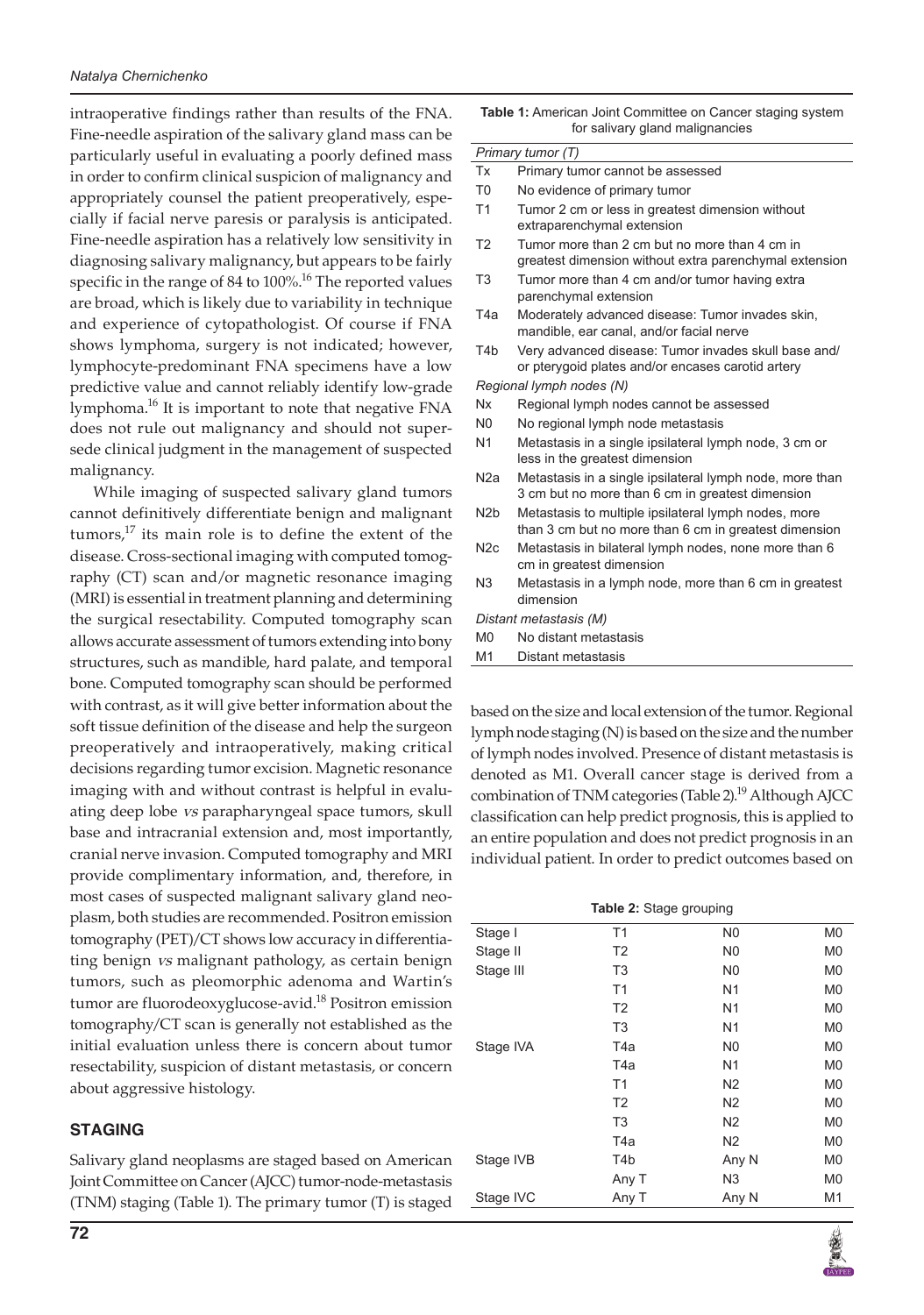individual factors as opposed to a relative risk, a nomogram predicting the risk of recurrence of carcinomas of major salivary glands was developed based on age, grade, PNI, and nodal metastasis.<sup>20</sup> Even though its predictive value needs to be further tested in a prospective cohort, it may facilitate counseling on prognosis and may help guide management and posttreatment surveillance.

## **SURGICAL MANAGEMENT**

Surgery is the mainstay of management of resectable salivary gland tumors. The primary goal of surgery is complete removal of tumor with a cuff of histologically normal tissue with adequate margins for accurate diagnosis and local control, with preservation of nerve function when feasible. The tumor size, relationship to nerves, and degree of invasion into surrounding tissues determine the extent of surgery. For small tumors limited to the superficial lobe of parotid gland and sparing facial nerve, superficial parotidectomy with identification and preservation of facial nerve branches could be both diagnostic and therapeutic. Historically, surgical "enucleation" results in unacceptably high rate of recurrence and facial nerve paralysis. If the tumor involves the deep lobe of the parotid gland, a total parotidectomy is the procedure of choice to achieve adequate tumor clearance. If the facial nerve is encased by the tumor based on preoperative imaging or if preoperatively facial nerve function is impaired, radical parotidectomy involving removal of all parotid tissue as well as sacrifice of facial nerve is indicated. Extended radical parotidectomy is performed when salivary tumor invades adjacent structures, such as temporal bone, mandible, or skin. For tumors of submandibular and sublingual glands, level I neck dissection is preferred over a simple gland excision. If tumor involves adjacent structures resection may need to be extended to include the floor of the mouth muscles, adjacent nerves (lingual, hypoglossal, and marginal mandibular branch of facial nerve), and/or mandible. The surgical approach to the tumors of the minor salivary glands will depend of the site of the origin. Hard palate tumors may require maxillectomy. Tumors involving base of tongue may require paramedian mandibulotomy approach *vs* transoral robotic surgery approach when feasible.

Frozen section may be necessary to assist with intraoperative decision-making. Frozen section could confirm and/or clarify the diagnosis of malignancy and determine the need for concurrent neck dissection in a case of high-grade tumor, or to terminate surgery in the case of lymphoma. Malignancy should be confirmed prior to making the decision to sacrifice facial nerve. In addition, frozen section should be used to ensure proximal and distal control of the nerve resection prior to reconstruction.

Regional disease should be managed concurrently. For patients with clinically and/or pathologically positive nodes, modified radical neck dissection should be performed. The management of clinically N0 neck in salivary gland cancer remains a controversial topic. The overall risk of occult regional lymph node metastasis in salivary gland cancer is low and ranges from  $14$  to  $20\%$ .<sup>21</sup> Some advocate elective neck treatment for every salivary gland cancer patient, while others propose elective selective neck dissection *vs* elective irradiation in high-risk cancer patients only. High-risk factors include high-grade tumors and advanced T stage  $(>4 \text{ cm})^{22}$  and therefore, elective treatment should be considered in this group.

### **ADJUVANT THERAPY**

Postoperative radiotherapy is beneficial in salivary gland tumors at a high risk of locoregional recurrence. The evidence to support postoperative radiotherapy is based on retrospective studies and, therefore, prognostic correlation is limited.<sup>23,24</sup> Based on these studies, adjuvant radiotherapy is indicated in advanced stage disease (stages III–IV), for patients with regional lymph node metastasis and with adverse prognostic factors: Perineural invasion, vascular invasion, and close or positive margins. The radiation treatment portals should include the preoperative extent of primary tumor. Postoperative radiation treatment to the neck is recommended for positive regional metastasis. Recurrences in the contralateral neck are infrequent and, therefore, contralateral neck irradiation is generally not recommended. When a named nerve is involved, cranial nerve should be traced to the skull base and included in the treatment volume.

Three different sources of radiotherapy have been described in the postoperative management of salivary gland tumors: Photons, neutrons, and protons. Historically, postoperative radiation treatment was delivered by conformal wedged-pair beams to a dose of 60  $Gy$ .<sup>25</sup> Significant advances in the delivery of photon beam radiation therapy have been made over the last 30 years with the progression from the two-dimensional era to the three-dimensional era, and, finally, intensity-modulated radiation therapy (IMRT). Intensity-modulated radiation therapy allows improved tumor dose and normal tissue sparing resulting in reduced toxicity without compromising oncologic outcomes. Neutron beam therapy has been shown to be more effective in local control of unresectable salivary gland tumors as compared with conventional photon-based radiation treatment. However, severe treatment-related toxicities were higher in the experimental group. $26$  In addition, it is unclear how neutron beam outcomes will compare with IMRT. Most recently, proton beam radiotherapy (PBRT) has emerged as an attractive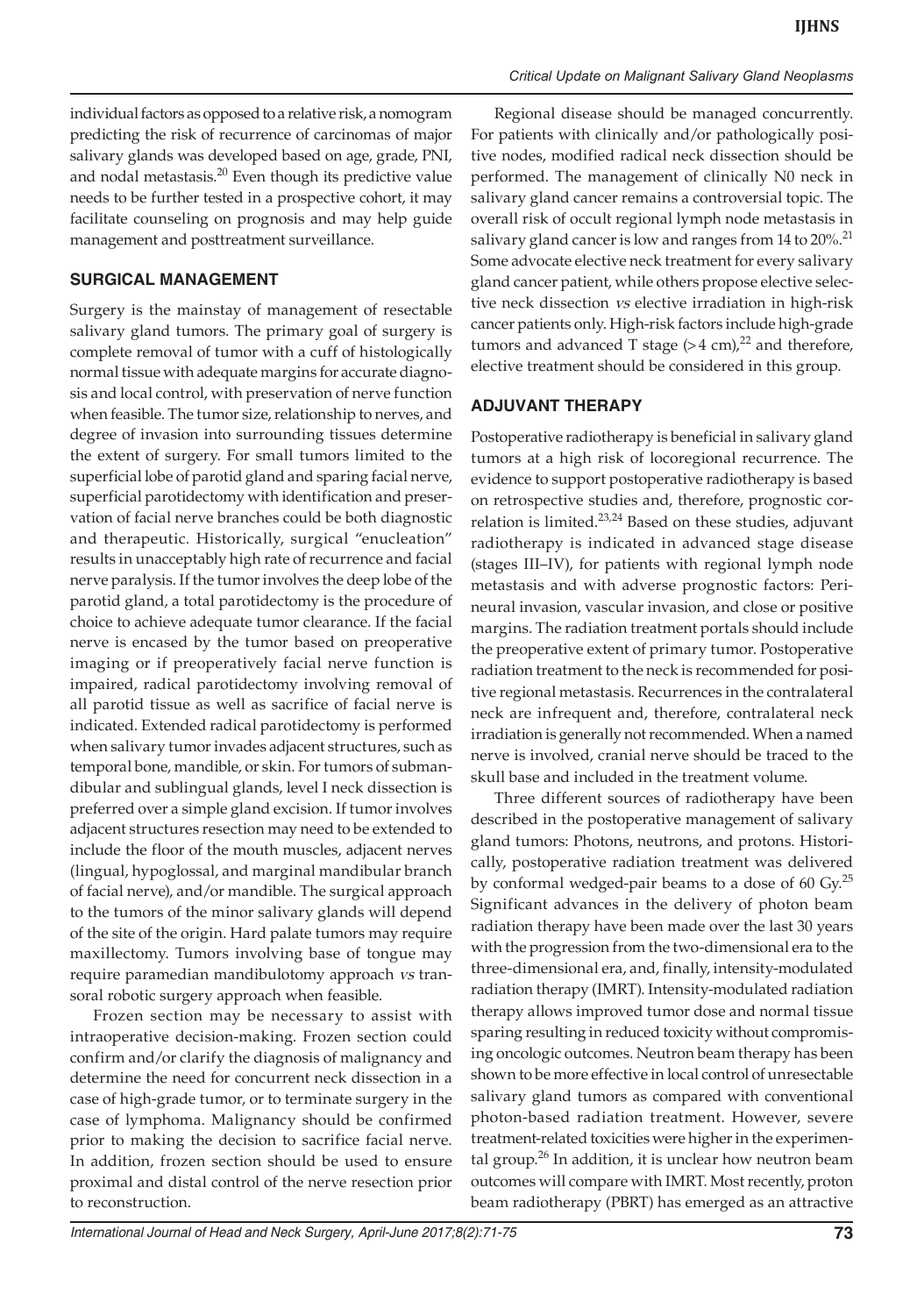treatment modality in the management of salivary neoplasms.27 Due to its unique physical properties of proton energy deposition, PBRT lowers normal tissue exposure without compromising target coverage, thereby improving the therapeutic ratio. $27$ 

At this time, systemic chemotherapy has a limited role in the management of salivary malignancy. Clinical trials exploring the role of chemotherapy in the management of salivary gland carcinoma failed to show survival benefit.<sup>1</sup> Chemotherapy, therefore, is reserved as a palliative measure for patients with symptoms and/or rapid disease progression. Cytotoxic chemotherapy is usually used as a first-line approach, which disrupts healthy and neoplastic tissues in a relatively nonspecific manner. More recently, therapies targeting specific molecular mechanisms, such as epidermal growth factor receptor, human epidermal growth factor receptor 2/neu, C-KIT, and vascular endothelial growth factor, have been investigated.<sup>28</sup> None of these trials had yielded improvement in overall survival. Clearly, novel therapies are needed to improve outcomes for patients with locally advanced salivary malignancies.

## **PERINEURAL INVASION**

Certain salivary tumors have the propensity to invade nerves. The most commonly involved nerves are facial nerve, trigeminal nerve, and their branches. High incidence rates of perineural invasion (PNI) are found in patients with adenoid cystic carcinoma and salivary ductal carcinoma, with lower rates in other salivary malignancies, such as mucoepidermoid and acinic cell carcinoma.<sup>1</sup> Perineural invasion is defined as tumor invasion in, around, and through the nerves. $^{29}$  Most cases of PNI are initially asymptomatic. Nerve infiltration may lead to significant morbidity due to pain, paralysis from motor nerve dysfunction, and numbness from sensory nerve dysfunction. Moreover, PNI has been identified as a significant poor prognostic indicator, heralding decreased survival, increased locoregional recurrence rates, and shorter time to recurrence.<sup>29</sup> Due to better soft tissue definition, MRI with and without contrast is superior to CT scan in detecting PNI and delineating its extent. Characteristic features of PNI include widening of skull base foramina, enhancement of the nerve, and atrophy of corresponding muscles. In addition, intracranial extension of the tumor could be identified.

The surgical management of PNI requires careful planning in order to achieve adequate surgical margins. Nerve sacrifice is a topic of constant debate, especially if it leads to significant functional deficits. When do we sacrifice the nerve and when do we peel the tumor off the nerve? Most would agree that preoperatively nonfunctional nerve with gross evidence of PNI intraoperatively

should be sacrificed, negative margin should be achieved, and repair/reanimation procedure should be performed if indicated. If the nerve is functioning preoperatively and there is no gross evidence of PNI intraoperatively, all effort should be made to preserve it. Nerve sacrifice will add little to the surgical margin, however, will result in significant morbidity. Moreover, sacrifice of the nerve will not avoid the need for radiation treatment. If the nerve is functioning preoperatively but neural invasion is noted at the time of surgery, nerve sacrifice is indicated.

When PNI is present in a pathological specimen, postoperative radiation fields should be adjusted to include the course of the nerve to the skull base. The role of conventional cytotoxic systemic therapies in the management of perineural spread is unclear. Currently, investigations are underway in order to better understand the mechanism of PNI and to develop novel therapeutics that target neurotrophic behavior rather than cell viability. These studies demonstrate that PNI results from reciprocal signaling between cancer, nerve, and stromal cells.<sup>30</sup> Cells from the tumor microenvironment, such as fibroblast, macrophages, and Schwann cells, contribute to cancer cell invasion through modification of the extracellular matrix and paracrine regulation.<sup>31</sup> Some of the described mechanisms of PNI overlap with the mechanisms that guide nerual degeneration–regeneration. In particular, signaling mechanism of glial cell-derived neurotrophic factor via RET/GFRalpha thyrosine kinase receptor is crucial in nerve development,<sup>32</sup> but also has been described as a key mediator of cancer cell chemotaxis toward the nerve.<sup>30</sup> Our understanding of the molecular mechanisms that drive PNI carries an opportunity for the development of new treatment modalities that will inhibit cancer cell dissemination along the nerves and treat neuropathic pain derived from neural tracking of cancer cells.

# **CONCLUSION**

The behavior of malignant neoplasms of salivary gland origin varies from relatively indolent low-grade tumors to an aggressive disease with invasion of critical structures and widespread distant metastasis. Prior to making treatment decisions, the extent of the disease should be accurately delineated through history, physical exam, and imaging studies, including CT scan, MRI, and, in selected cases, PET/CT. Surgical extirpation is the primary modality of management of resectable tumors. Adjuvant treatment is achieved with radiation treatment in locally advanced cases. Chemotherapy is generally reserved to palliative cases. Better understanding of molecular mechanisms driving tumor progression and PNI should allow identification of novel therapeutic targets.